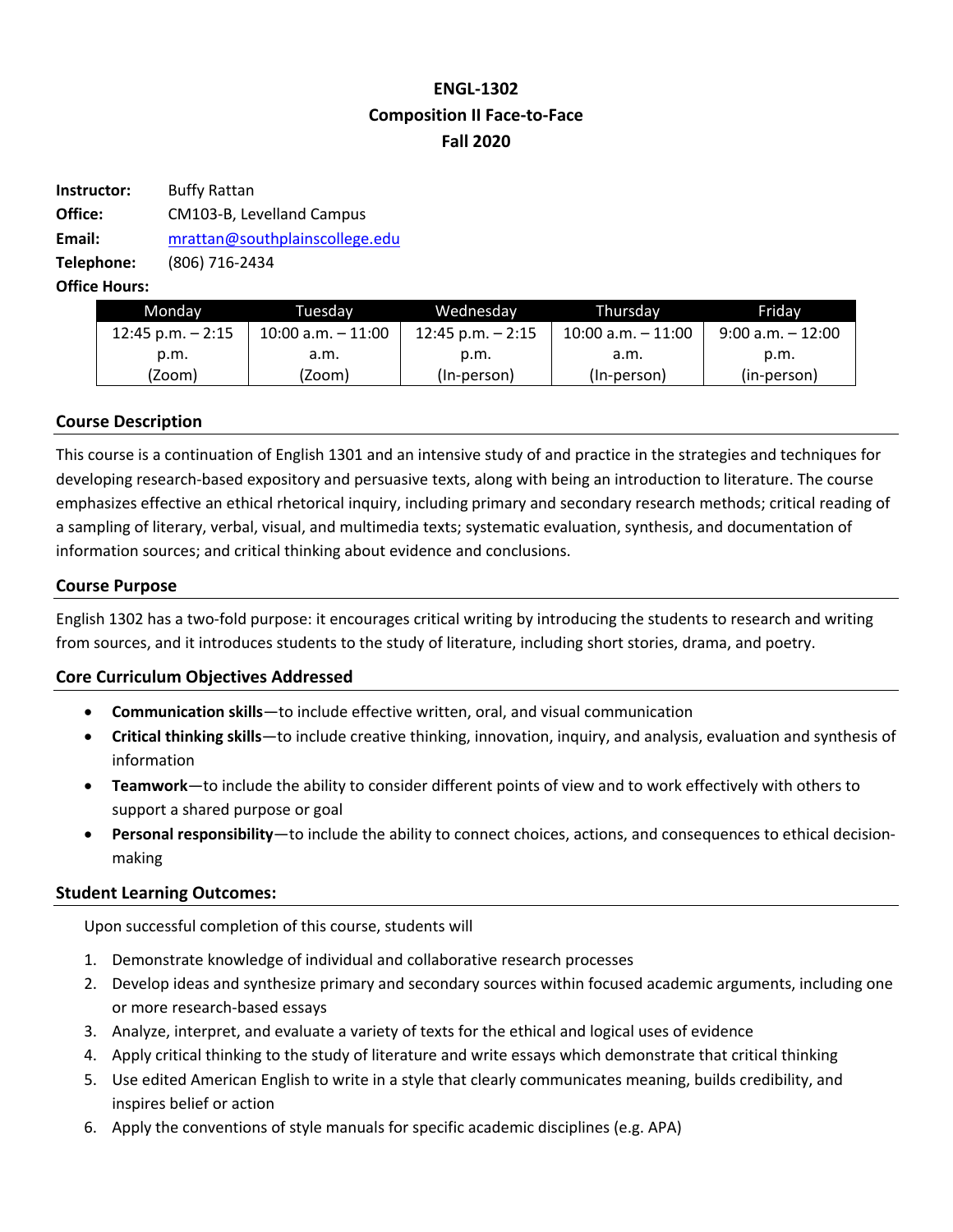7. Read and view videos of works of literature; analyze the use of literary devices (plot, point-of-view, theme, characterization, setting, symbolism, tone, etc.); participate in class discussions of the readings; and be tested over their understanding of the readings and lectures through quizzes, examinations, and/or written assignments

### **Required Textbook and Access Code**

You must purchase both the book and the Cengage Literature 2.0 Mindtap access code for this course. Because we will be referring to the textbook in our classroom discussions, you need to bring it with you every day to class.

#### • **LITERATURE 2.0-MINDTAP ACCESS**

**Author:** CENGAGE LEARN. **Edition:** 17 **Published Date:** 2017 **ISBN:** 9781337092999 **Publisher:** CENGAGE L

### • **PORTABLE LITERATURE:READING..MLA UPDATE**

**Author:** KIRSZNER **Edition:** 9TH 17 **Published Date:** 2017 **ISBN:** 9781337281010 **Publisher:** CENGAGE L

.

#### **Software and Computer Requirements**

You are required to have access to the following technologies:

- **Computer and high-speed internet connection**—understand that computer or internet connection problems may occur for you at some point in the semester. If that occurs, **it is your responsibility to find alternate computers you may use to submit your work on time**. Find your alternate resources now; do not wait until you suddenly need them. You can find computers and/or Wi-Fi in the following places:
	- o SPC Reese Campus Student Computer Lab (806-716-4666)
	- o SPC Levelland Campus Student Computer Lab (806-716-2179)
	- o SPC Levelland Campus Library Computer Lab (806-716-2299) this lab is open on Sundays also
	- o Your local city library
	- o Restaurants or cafes with free Wi-Fi
	- o Neighbors or friends (line up at least three)
	- o **Computer help:** helpdesk@southplainscollege.edu or 806-716-2600
- **Web browser--** Blackboard is designed to work best with the Mozilla Firefox browser. Mac users may use either Firefox or Safari.
- **Blackboard** account
	- o For help with Blackboard, email blackboard@southplainscollege.edu. Be sure to include your full name, your instructor's name, the course and section you are enrolled in, and a detailed description of the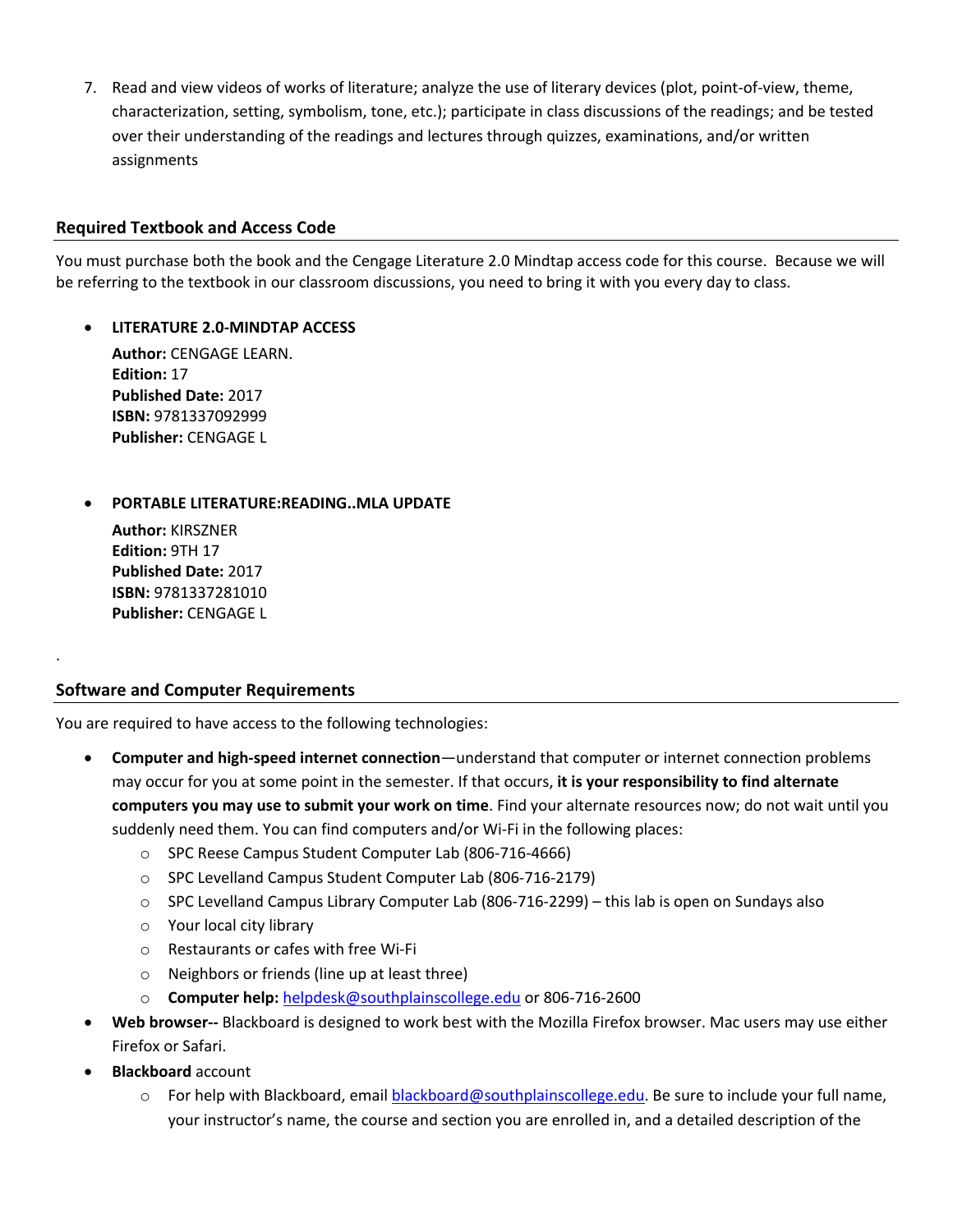problem. The email account is monitored from 8:00 am to 10:00 pm Monday through Sunday. You can expect a response within 24 hours by email.

- o You may also receive help with Blackboard by phone by calling 806-716-2180 between the hours of 8:00 am and 4:00 pm Monday through Friday except holidays.
- **Office 365 Word and PowerPoint programs** As a member of the SPC community you have free access to Office 365.
	- $\circ$  To access Office 365, go to www.office.com and sign in with your SPC email address and password.
	- $\circ$  You can then click the install office link towards the top right to install the application to your computer.
- **SPC student email account**—While we will be using Blackboard course messages for communication in this course, it is important that you activate your SPC student email account if you haven't already done so. Not only will you need to access your SPC email account to receive TurnItIn digital paper submission receipts for this class, but SPC also sends many important messages to your SPC email address. I recommend that you set up access to your SPC email account through a mobile phone app such as your default Mail app or the Outlook app.

### **Communication**

The best way to reach me is through the Blackboard course messages tool or by stopping by my office during office hours.

I do my best to return Blackboard course messages within 24 hours, with the exception of Sundays and holidays. This is going to require some planning on your part; you won't be able to wait until the last minute to complete assignments.

We will use the Blackboard email tool exclusively for this course; you may access it via the "Course Messages" link within our Blackboard course.

#### **How to send me a message inside our Blackboard English course:**

- 1. Click on Course Messages under the Course Tools menu on the left side of the screen.
- 2. Click on the Create Message button.
- 3. Click on the TO button and find my name in the Select Recipients box (Buffy Rattan Instructor).
- 4. Click on my name and then click on the right arrow to move my name to the Recipient box.
- 5. Scroll down to the message area.
- 6. Type YOUR NAME and the SUBJECT OF YOUR MESSAGE in the Subject box (example: Jane Doe Question about "Araby").
- 7. Type your message in the message area. Click on the ABC button with the check mark under it to check your spelling.
- 8. Click the Submit button to send your message.
- 9. If you want to make sure a mail message has been sent successfully, check your Sent folder in Mail.

# **Attendance Policy**

- **COVID-19 Exposure:** If you believe that you have been exposed to COVID-19, you should remain off campus. Contact your instructor or Health Services, DeEtte Edens, BSN, RN. If you are tested positive, please contact Health Services, DeEtte Edens, BSN, RN at 806-716-2376 or dedens@southplainscollege.edufor quarantine guidance.
- **Attendance:** If you test positive for Covid-19, you will not be penalized for absences as long as you've submitted appropriate documentation. However, you will still need to turn in all assignments in a responsible manner and keep up with the rest of the class.
- Please notify me when you are going to be out of town for a school sponsored event. I will let you work ahead so that you don't miss any deadlines. However, please know that no exceptions will be made to the late assignment policy.
- To be successful in this course, you must attend consistently and punctually and participate fully.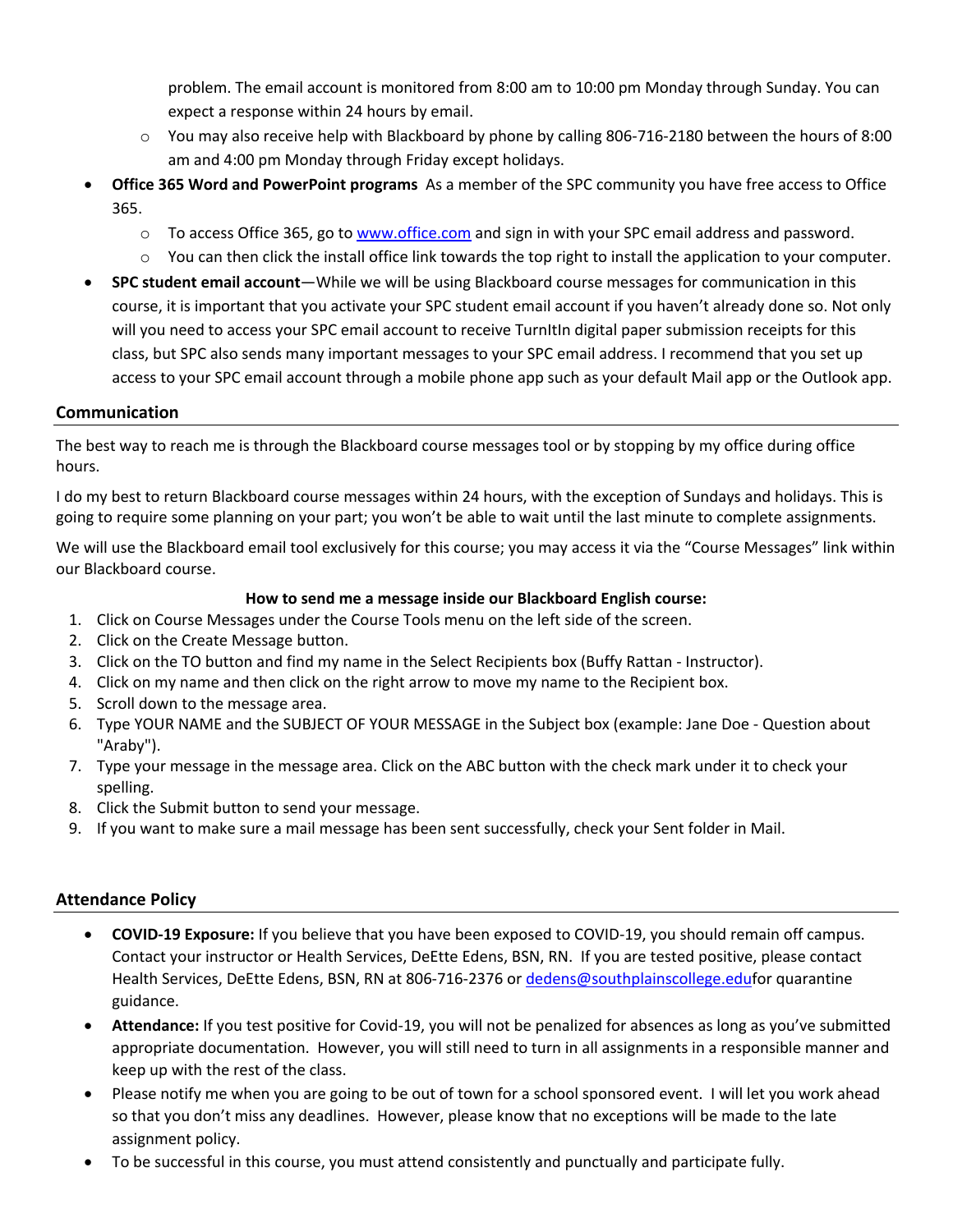### • **Face Covering Policy**

• It is the policy of South Plains College for the Fall 2020 semester that as a condition of on-campus enrollment, all students are required to engage in safe behaviors to avoid the spread of COVID-19 in the SPC community. Such behaviors specifically include the requirement that all students properly wear CDC-compliant face coverings while in SPC buildings including in classrooms, labs, hallways, and restrooms. Failure to comply with this policy may result in dismissal from the current class session. If the student refuses to leave the classroom or lab after being dismissed, the student may be referred to the Dean of Students on the Levelland campus or the Dean/Director of external centers for Student Code of Conduct Violation.

### **Grading Policy**

Final grades will be assigned based on the following percentages:

| <b>Short Story and Literary Term Quizzes</b>                     | 25% |
|------------------------------------------------------------------|-----|
| Drama Test                                                       | 5%  |
| <b>Poetry Test</b>                                               | 5%  |
| <b>Quotations and Paraphrase Quiz</b>                            | 4%  |
| <b>APA Format and Documentation Quiz</b>                         | 4%  |
| Plagiarism Quizzes (1 and 2)                                     | 4%  |
| <b>APA References Format Quiz</b>                                | 4%  |
| <b>Mindtap Research and Grammar Skills</b><br><b>Assignments</b> | 14% |
| <b>Short Essay Assignment</b>                                    | 5%  |
| <b>Article Summary Paper</b>                                     | 5%  |
| <b>Character Analysis Essay</b>                                  | 7%  |
| <b>Research Paper Outline</b>                                    | 3%  |
| <b>Research Paper</b>                                            | 15% |

\*OPTIONAL EXTRA CREDIT: Earn up to 3 extra points to be added to your final average by completing extra-credit assignments.

It is up to you to monitor your average and course progress. Click on the My Grades link in the Course Tools menu to view your grades and current average. I recommend that you do this weekly throughout the semester. If at any time you feel that you need to discuss your course progress with me, it is your responsibility to make contact.

#### **Semester Calendar and Weekly Assignments**

- **Calendar & Assignments** is the entry page for ENGL 1302 and is available as a link in the Course Content menu as well. The course material is released in weekly segments (ex. Week 1, Week 2), and each week runs from Tuesday 8:00 A.M. to Tuesday 8:00 A.M. of the following week.
- It is very important that you keep up with which week of the semester we are in so you will know when that week's assignments are due. So, for example, let's say that Week 2 begins on Tuesday, January 20; all assignments for Week 2 would be due by 8 A.M. on Tuesday of the following week, January 27.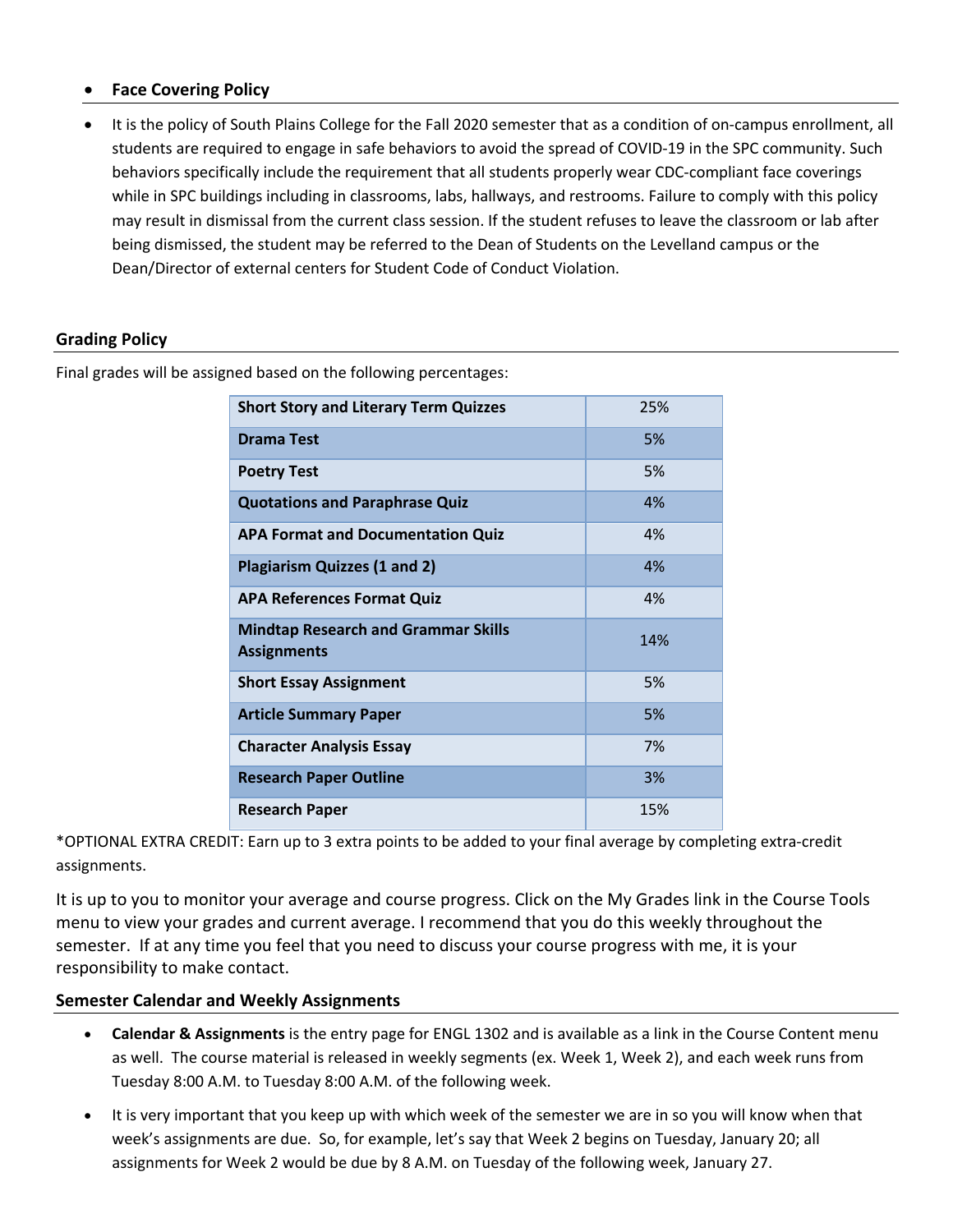- Weekly Assignments are normally posted by Tuesday of each week and detail the readings, discussion forums, exercises, quizzes, tests, and papers to be completed. Due dates are normally 8:00 A.M. on Tuesday of the following week.
- *I recommend you print out the weekly assignment sheets and keep them in a three-ring binder*, *along with all the other handouts you will be getting in this course. Use the assignment sheet as a checklist for the week. To print a Blackboard page, use the Print option in your internet browser.*

### **Methods of Evaluation**

- Your work will be evaluated by means of this scoring system: A (90-100); B (80-89); C (70-79); D (60-69); F (59 and below).
- Blackboard quizzes and parts of the major exams are graded electronically and your grades will be available when I release them.
- Papers can take from one to two weeks to be graded; I will usually notify you through an Announcement when I have finished grading those written assignments. **MAJOR ERRORS are grade killers!** The major errors are fused sentences, comma splices, fragments, subject-verb agreement errors, pronoun-antecedent agreement errors, pronoun reference errors, three spelling/wrong word errors. Here's how major errors can affect your papers: if your paper has great content and contains no major errors, it could earn an A. Great content with one or two major errors would earn a B; great content with three or four major errors earns a C; five or six major errors drops it to a D; seven or more major errors receives a failing grade. In other words, don't let MAJOR ERRORS prevent your papers from earning the scores that your great content deserves! The absence of major errors, on the other hand, does not guarantee a good grade; content, organization, development, etc. must also be exemplary.

**"A" Essay (Superior)** To earn an "A," a paper meets all of the criteria below:

- The paper fulfills all the basic requirements of the assignment (for example, topic, purpose, length, format).
- **Unity:** The paper states a clear thesis, all topic sentences strongly support the thesis, and body paragraphs are unified around their topic sentences. The essay conveys a clear purpose and is tailored to a distinctive audience.
- **Support**: Body paragraphs contain abundant, fresh details and examples that provide specific, concrete, logical evidence. If sources are required, the paper accurately integrates and correctly documents credible source material to add insight, sophistication, and complexity to the paper's ideas.
- **Coherence:** The organization of the paper is excellent and logical (emphatic order, chronological order, etc.), transitions are sophisticated, and the paper exhibits mastery of basic components (introduction, conclusion, and body paragraph structure).
- **Sentence Skills:** The paper contains no major errors (fragment, fused sentence, comma splice, subject-verb agreement, pronoun reference or agreement, verb form) and is virtually free of other grammar, spelling, wrong word, punctuation, mechanical, or point of view errors. Word choice and sentence variety (simple, compound, complex) are effective and powerful.

**"B" Essay (Strong)** To earn a "B," a paper meets all of the criteria below:

- The paper fulfills all the basic requirements of the assignment (for example, topic, purpose, length, format).
- **Unity:** The paper states a clear thesis, all topic sentences directly support the thesis, and body paragraphs display unity. The essay conveys good awareness of purpose and audience.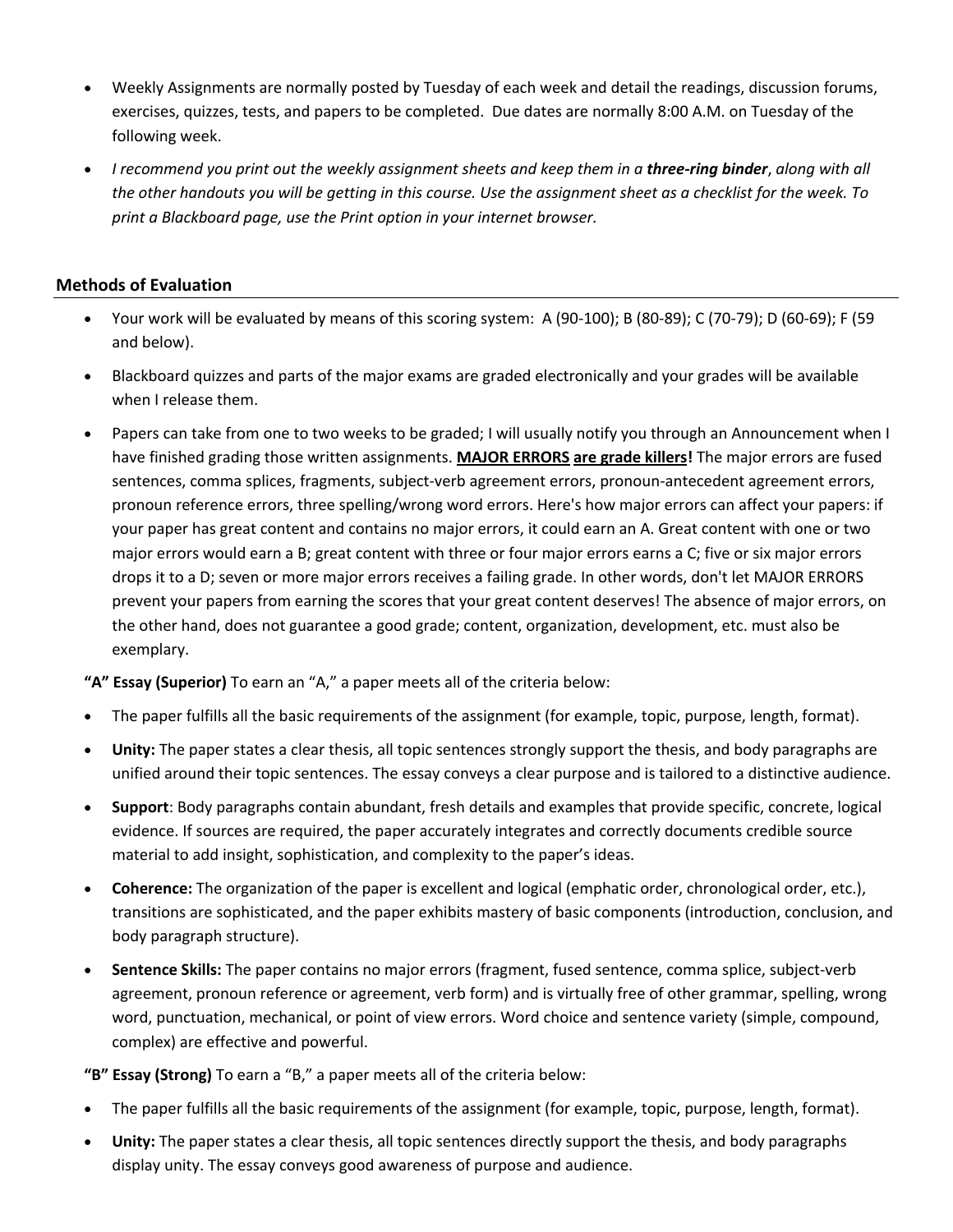- **Support**: Body paragraphs are well-developed with specific details, examples, and sound logic. If sources are required, the paper accurately uses and correctly documents credible source material to supplement its ideas.
- **Coherence:** The organization of the paper is clear and helpful, transitions are helpful, and the paper exhibits strong basic components (introduction, conclusion, and body paragraph structure).
- **Sentence Skills:** The paper contains no more than two major errors (fragment, fused sentence, comma splice, subject-verb agreement, pronoun reference or agreement, verb form) and very few other grammar, spelling, wrong word, punctuation, mechanical, or point of view errors. Word choice and sentence variety are strong.

**"C" Paper (Acceptable)** To earn a "C," a paper meets all of the criteria below:

- The paper fulfills all the basic requirements of the assignment (for example, topic, purpose, length, format).
- **Unity:** A thesis is stated but may lack a strong claim or be obvious or predictable; topic sentences adequately support the thesis. One error in paragraph unity may occur. The essay's purpose and audience are adequately conveyed.
- **Support**: Body paragraphs contain relevant details or logical reasons but need more specific examples/evidence. If sources are required, credible outside sources are usually integrated and cited correctly.
- **Coherence:** Organization of ideas is satisfactory, transitions are logical, and the paper indicates competence in basic components (introduction, conclusion, and body paragraph structure).
- **Sentence Skills:** The paper contains no more than four major errors (fragment, fused sentence, comma splice, subject-verb agreement, pronoun reference or agreement, verb form). Some other grammar, spelling, wrong word, punctuation, mechanical, or point of view errors are present but not distracting. Word choice and sentence variety are strong.

**"D" Paper (Developing)** To earn a "D," a paper will exhibit *one or more* of the weaknesses below:

- The paper only partially fulfills one or more of the basic requirements of the assignment (for example, topic, purpose, length, format).
- **Unity:** The thesis may announce the topic but no claim, contain more than one idea, or be too vague, too broad, or too narrow. Topic sentences are not tied to the thesis. Two errors in paragraph unity may occur. Essay conveys little awareness of audience or purpose.
- **Support**: Details are sparse or vague and consist of generalizations, clichés, or repetition. If applicable, sources are insufficient and/or not always integrated or cited correctly.
- **Coherence:** Organization is attempted but disjointed or confusing; transitions are sparse. The paper indicates awareness of but not competence in basic components (introduction, conclusion, and body paragraph structure).
- **Sentence Skills:** The paper contains no more than six major errors (fragment, fused sentence, comma splice, subject-verb agreement, pronoun reference or agreement, verb form). Several other grammar, spelling, wrong word, punctuation, mechanical, or point of view errors distract from the content. Informal word choices occur with little or no variety in sentence type and length.

**"F" Paper (Unacceptable)** To earn an "F," a paper will exhibit *one or more* of the weaknesses below:

• The paper fails to fulfill one or more of the basic requirements of the assignment (for example, topic, purpose, length, format).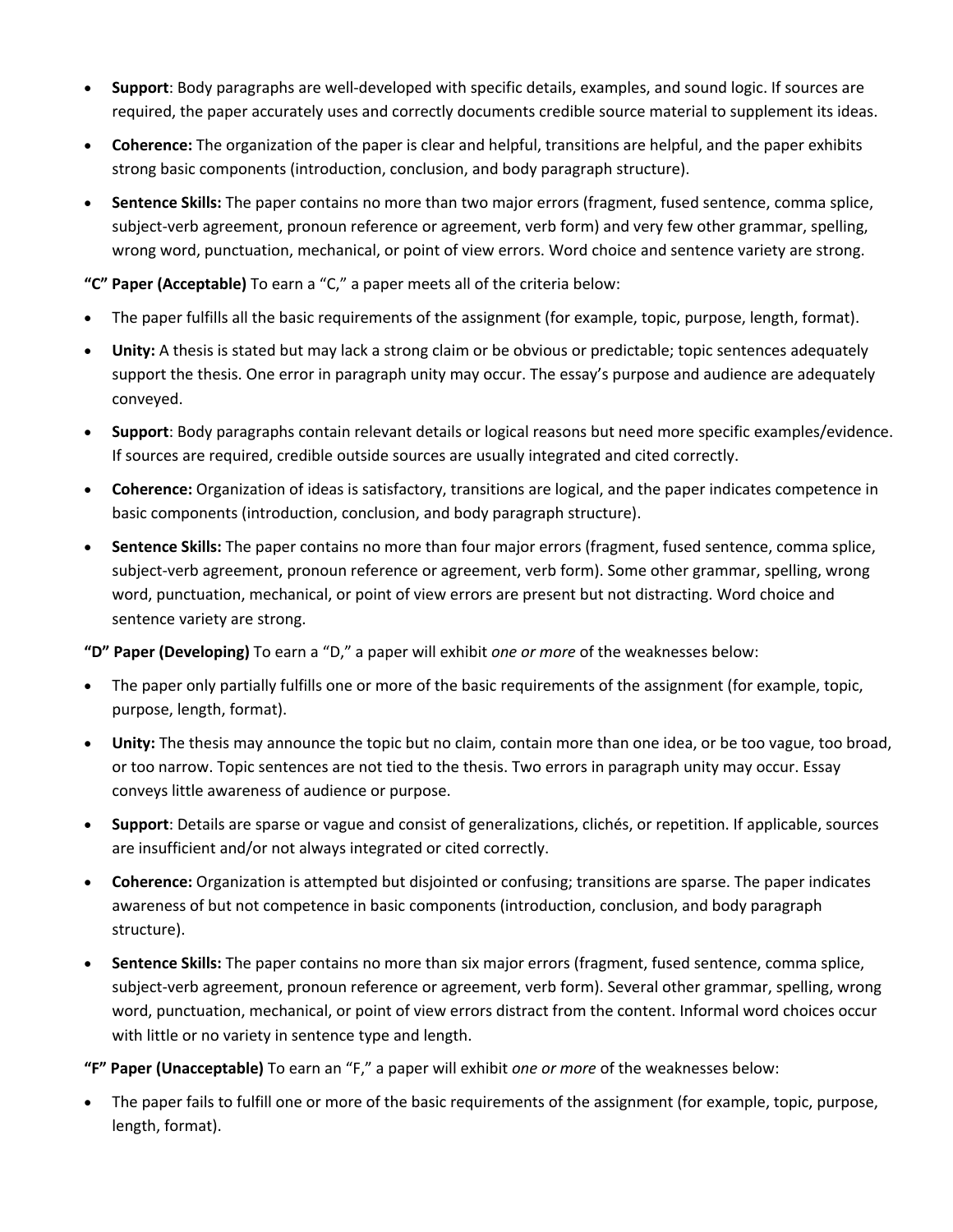- **Unity:** The thesis is illogical, incomplete, or missing, so the essay lacks focus on one central idea. Topic sentences are missing, so body paragraphs lack unity. The essay ignores the purpose and audience.
- **Support**: Details are illogical, irrelevant, or missing from body paragraphs. If sources are required, the paper fails to use sources, does not meet the minimum source requirements, uses source material inaccurately, uses sources that are not credible, fails to document fully or correctly, and/or includes plagiarism.
- **Coherence:** Organization is incoherent, transitions are missing or illogical, or the paper indicates lack of competence in basic paper components (for example, lack of introduction and/or conclusion, lack of paragraphing).
- **Sentence Skills:** Seven or more major errors (fragment, fused sentence, comma splice, subject-verb agreement, pronoun reference or agreement, verb form) occur with numerous other grammar, spelling, wrong word, punctuation, mechanical, or point of view errors. Word choice is often inaccurate, immature, or inappropriate. Multiple sentence structure/syntax errors make the paper difficult or almost impossible to read. If one type or a combination of types of errors, regardless of whether they are major or minor, seriously affects the readability of a paper, it will receive an "F."

# **TURNITIN (where you submit papers in our Blackboard course):**

- TURNITIN is where papers are submitted and graded inside our Blackboard course.
- Submit your papers using Microsoft Word only.
- Many students make the mistake of uploading a paper and thinking they are done. There is a second step, which is to confirm submission. If the second step isn't confirmed, the paper will not be submitted, and there will be no digital receipt.
- After you submit a paper to TURNITIN, you must immediately check your South Plains College e-mail account, including your junk, bulk, or deleted folders (it is sometimes filtered as spam) for the digital receipt email. If you do not see a digital receipt, then your submission was **not** likely received by TURNITIN, and you will need to resubmit your paper immediately.
- Without a digital receipt, you cannot prove that you submitted your paper before the deadline, and **I don't accept late papers**.
- Once your paper has been graded, click on the **View/Submit** link to view my comments and marks.

#### **Late Work**

You do not receive credit for a late assignment, nor should you ask to take a quiz or exam or submit a paper after the deadline because you have had or do have computer problems. Do not wait until the night before to complete weekly assignments.

\_\_\_\_\_\_\_\_\_\_\_\_\_\_\_\_\_\_\_\_\_\_\_\_\_\_\_\_\_\_\_\_\_\_\_\_\_\_\_\_\_\_\_\_\_\_\_\_\_\_\_\_\_\_\_\_\_\_\_\_\_\_\_\_\_\_\_\_\_\_\_\_\_\_\_\_\_\_\_\_\_\_\_\_\_\_\_\_\_\_

- Have alternate computer locations already lined up to use in case you have trouble with your own computer. Our Blackboard course is set up to prevent submission of late assignments, so be sure you complete and submit assignments before the 8:00 AM deadline each Tuesday.
	- **Pretend that the weekly deadline is Monday at midnight instead of Tuesday morning.**
	- Plan ahead; if you have to be out of town or at work right when assignments are due, finish them early.

#### **Research Paper**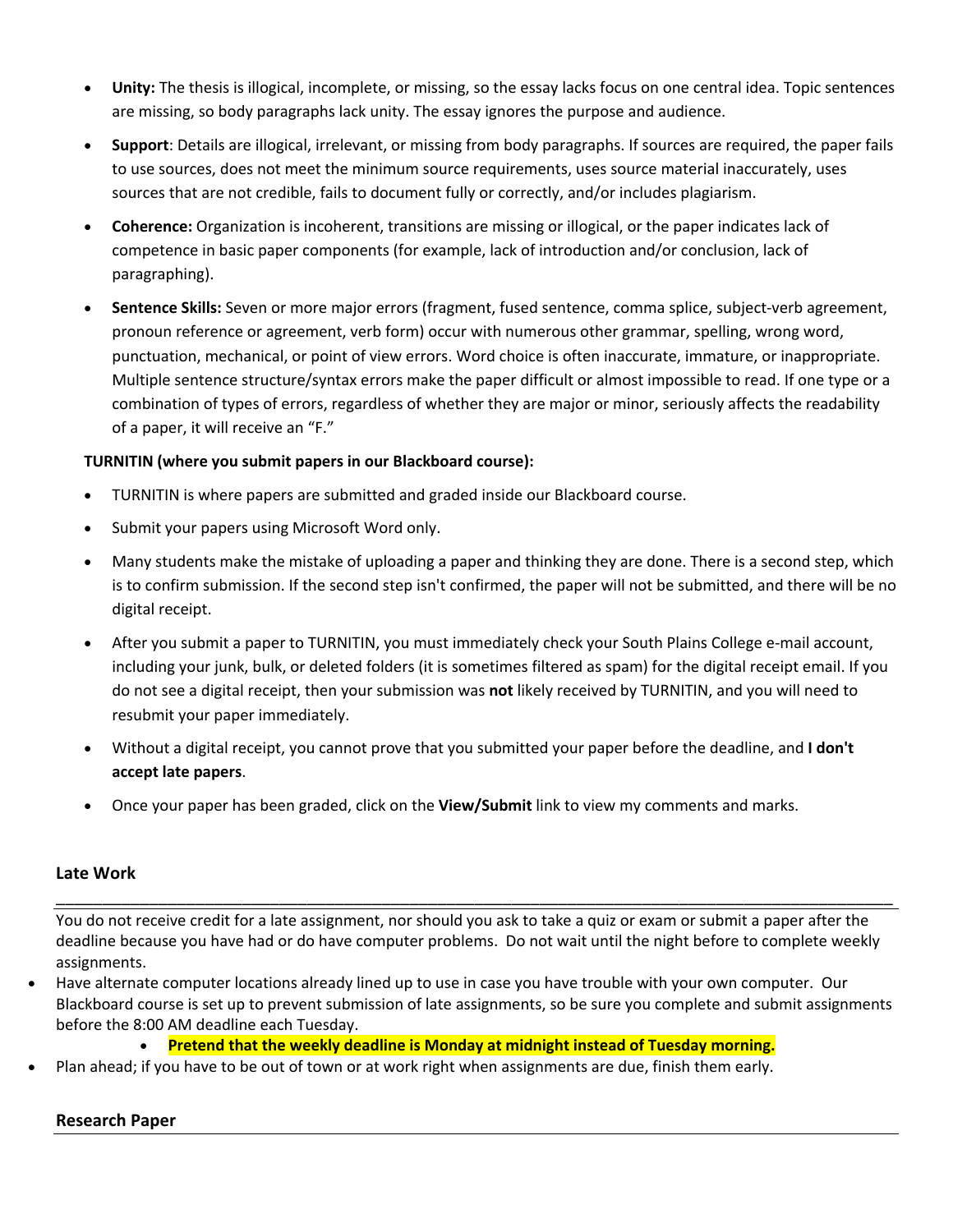You will be required to complete a multi-part research project over the course of the semester. Details for these assignments can be found in Blackboard. Late work will not be accepted for any reason.

### **Discussions**

Collaboration and communication are essential to success in both academic and professional settings., To practice these skills and further our knowledge of the subjects we cover in this course, each student will be required to participate in class discussions. Be respectful and courteous in all your in-person and online communications. Treat others in communication as you wish to be treated. Students who display rude or confrontational behavior will be permanently blocked from the course.

#### **Due Dates**

Due dates are posted in Blackboard, and are firm. I do not grant extensions or allow late work for any reason. Work submitted after the due date will not be evaluated and will receive a grade of 0.

#### **Due times are 8:00 AM on the date listed on the calendar.**

As an online college student, you assume the responsibility for your technology. I suggest three things:

- 1. Have a backup plan in place from day one, just in case your technology fails.
- 2. After submitting an assignment, return to the assignment submission before the due date and make sure it's been submitted properly. If it's not submitted properly by the due date, you will not receive credit for it, regardless of whether or not you thought the paper had submitted.
- 3. Don't wait until the last minute to submit assignments. If you have trouble, but no one is available to help you, you will still not able to submit the assignment late.

You are responsible for making sure your work has been submitted properly.

#### **Assignment Submission**

- I cannot accept any assignment via email, for any reason. All files must be submitted via the assignment link in the Blackboard modules. It is your responsibility to make sure the assignment submitted properly *before* the due date. No documents will be accepted after the submission deadline has passed, for any reason.
- Additionally, all files must be submitted using Microsoft Word, WordPerfect, Rich Text Format (.rtf file ending), and PDF. If you submit anything other than one of these types of files, you will be given a 0 for that assignment and will not be allowed to make it up.
- Quizzes will be submitted using the Blackboard Quiz tool, and papers will be submitted using the TurnItIn link in the course Blackboard

#### **Style Guide**

We will use the APA style guide for formatting and documentation in this course. All documents you submit should be formatting using APA standards, and all citations you write, whether in-text or on a References page, should follow APA guidelines for citation.

# **Academic Integrity**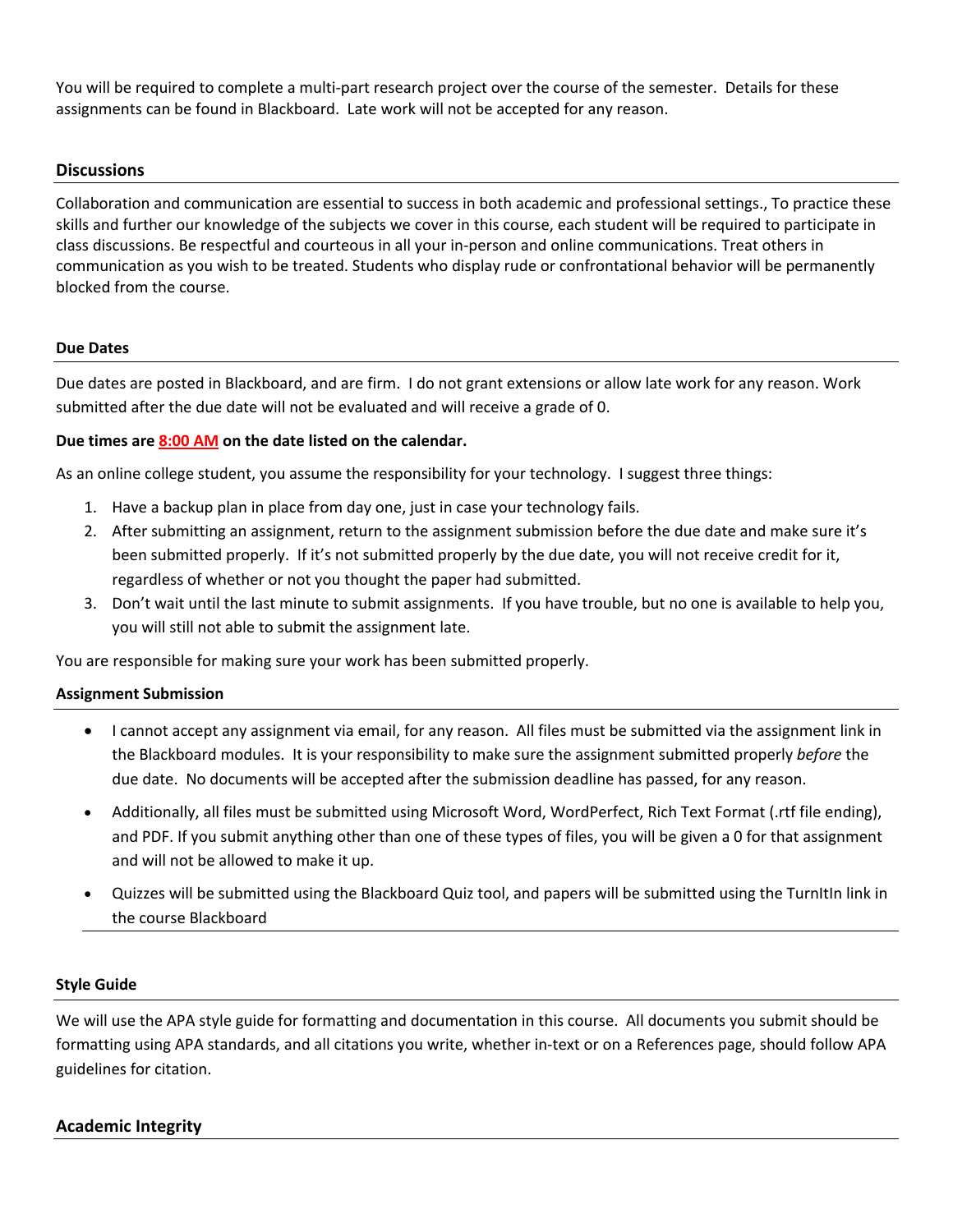It is the aim of the faculty at South Plains College to foster a spirit of complete honesty and a high standard of integrity. The attempt of any student to present as his or her own any work which he or she has not honestly performed is regarded by the faculty and administration as a most serious offense and renders the offender liable to serious consequences and possible suspension. Please refer to the SPC General Catalog regarding consequences for cheating and plagiarism.

Plagiarism violations include, but are not limited to, the following:

- 1. Turning in a paper that has been purchased, borrowed, or downloaded from another student, an online term paper site, or a mail order term paper mill;
- 2. Cutting and pasting together information from books, articles, other papers, or online sites without providing proper documentation;
- 3. Using direct quotations (three or more words) from a source without showing them to be direct quotations and citing them; or
- 4. Giving an in-text citation only at the end of a paragraph.

Cheating violations include, but are not limited to, the following:

- 1. Obtaining an examination by stealing or collusion;
- 2. Discovering the content of an examination before it is given;
- 3. Using an unauthorized source of information (notes, textbook, text messaging, internet) during an examination, quiz, or homework assignment;
- 4. Entering an office or building to obtain unfair advantage;
- 5. Taking an examination for another;
- 6. Altering grade records; or
- 7. Copying another's work during an examination or on a homework assignment.

**\*\*Do not, under any circumstances, turn in another student's work as your own. Do not, under any circumstances, give your work to anyone else to turn in as their own. Both situations are representative of academic dishonesty and will be treated as such.\*\***

*If you are involved in cheating or plagiarism on exams, quizzes, papers, or assignments, you will receive a zero for the assignment or be dropped from the course with the grade of "F" or "X" at my discretion.*

#### **Diversity Statement**

In this course, the teacher will establish and support an environment that values and nurtures individual and group differences and encourages engagement and interaction. Understanding and respecting multiple experiences and perspectives will serve to challenge and stimulate all of us to learn about others, about the larger world, and about ourselves. By promoting diversity and intellectual exchange, we will not only mirror society as it is, but also model society as it should be and can be.

#### **Special Services**

Students with disabilities, including but not limited to physical, psychiatric, or learning disabilities, who wish to request accommodations in this class should notify the Special Services Office early in the semester so that the appropriate arrangements may be made. In accordance with federal law, a student requesting accommodations must provide acceptable documentation of his/her disability to the Special Services Coordinator. For more information, call or visit the Special Services Office in the Student Services Building, 806-894-9611, extension 2529.